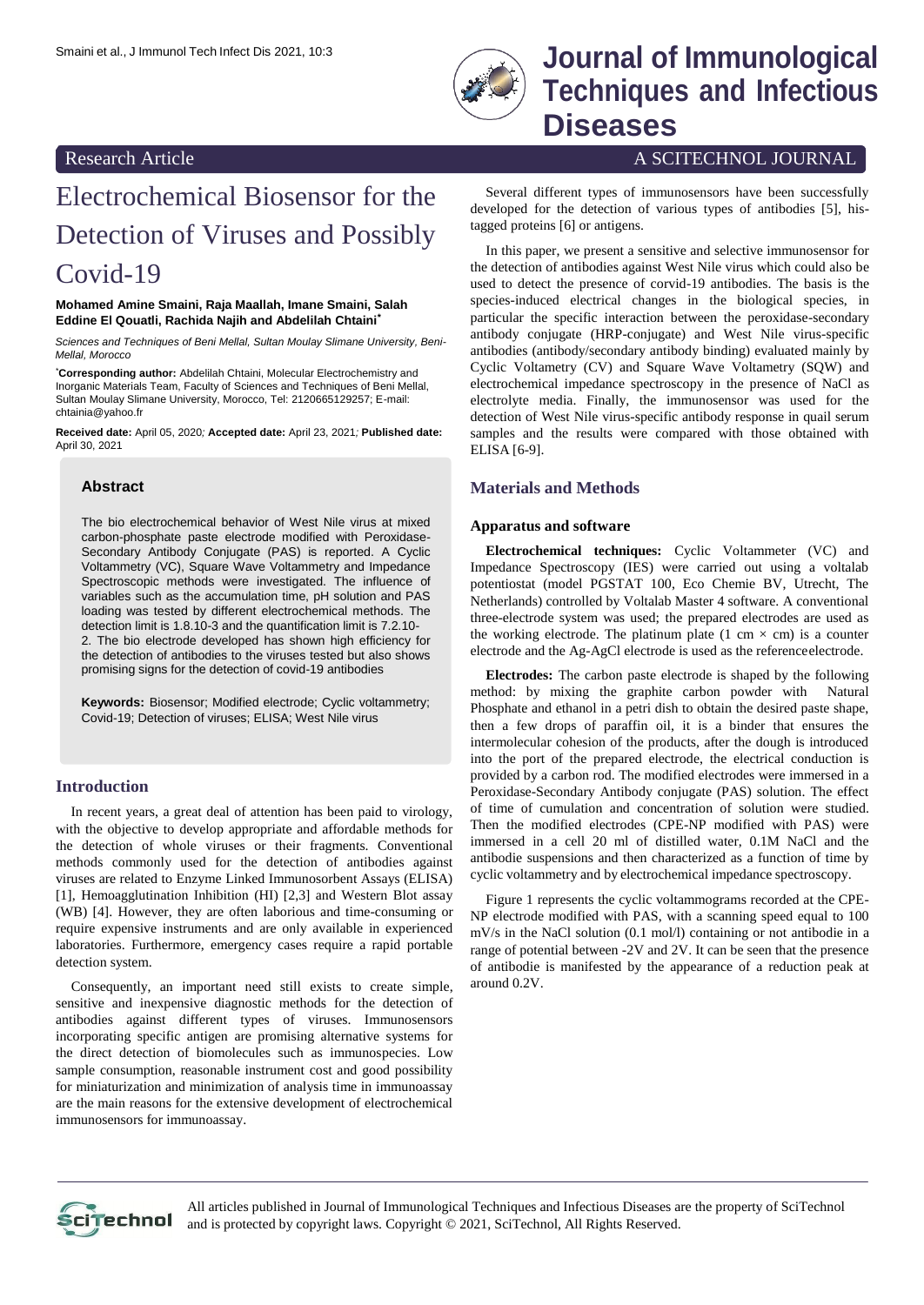

Figure 1: Overlay of cyclic voltammograms of CPE-NP/PAS (a) without antibodies and CPE-NP/PAS with antibodies (b), in NaCl at 0.1 M;  $v=100$  mV/s; pH=7.

The morphology of the electrode surface of CPE-NP modified with PAS, before incubation in antibodies (curve a) and after 20 min incubation in antibodies (curve b), was observed by optical scanning microscopy (Figure 2). It can be seen that the presence of the antibody is manifested by the appearance of three-dimensional reliefs, deposited over the entire surface of the electrode. The antibodies have attached to the electrode surface probably *via* redox properties.



**Figure 2:** Micrograph of the CPE-NP/PAS electrode before incubation in antibodies (a) and after 20 min incubation in antibodies (b).

Figure 3 illustre the overall scenario reflecting the proposed mechanism from the development of the PAS-modified CPE-NP electrode to the adsorption of the antibody using the redox properties of the PAS and the biological analyte (Antibody).



**Figure 3:** Schematic representation of the preparation of an immuno-detection layer.

## **Effect of antibody incubation time**

The CPE-NP/PAS immunological sensor was incubated with a solution containing antibodies at different times. The results are shown in Figure 4, by cyclic voltammetry. During the first 20 min of antibody contact with the CPE-NP electrode modified with PAS, the cathode peak current density increases rapidly with the incubation time, which indicates a good electroactivity on the electrode surface due to the reaction between the antibodies and the secondary peroxidaseantibody, more precisely to the formation of the bond between the antibodies and the secondary antibodies, After 20 min, it becomes almost constant and the tendency to saturate, due to the probable saturation of the antibody-secondary antibody binding sites conjugated to peroxidase-conjugated peroxidase.

Thus, 20 min was selected as the optimal incubation time to maximize the signal and minimize the assay time.



**Figure 4:** Superimposition of cyclic voltammograms of CPE-NP/PAS at different deposition times, in NaCl at 0.1 M; v=100 mV/s, from  $-2V$  to  $2V$ ;  $pH=7$ .

After each incubation time of the PAS-modified CPE-NP electrode, samples of the solution containing the antibodies were taken to measure the optical density of the sample after the Elisa test. The results are shown in Table 1 and in Figure 5.

| <b>Time</b><br>(m) | 5     | 10    | 15    | 20    | 30    | 40    | 50    |
|--------------------|-------|-------|-------|-------|-------|-------|-------|
| DO                 | 0.235 | 0.265 | 0.272 | 0.289 | 0.3   | 0.298 | 0.3   |
| S/N                | 0.144 | 0.162 | 0.166 | 0.173 | 0.184 | 0.182 | 0.184 |

**Table 1:** Optical Density as a function of contact time of CPE-NP/PAS with antibodies.

S/N is the percentage given by the following equation:

$$
S/N = \frac{DOechantillon}{DOcn} \times 100
$$

- Samples with S/N less than or equal to 50% are considered negative.

- Samples with an S/N greater than 50% are considered positive.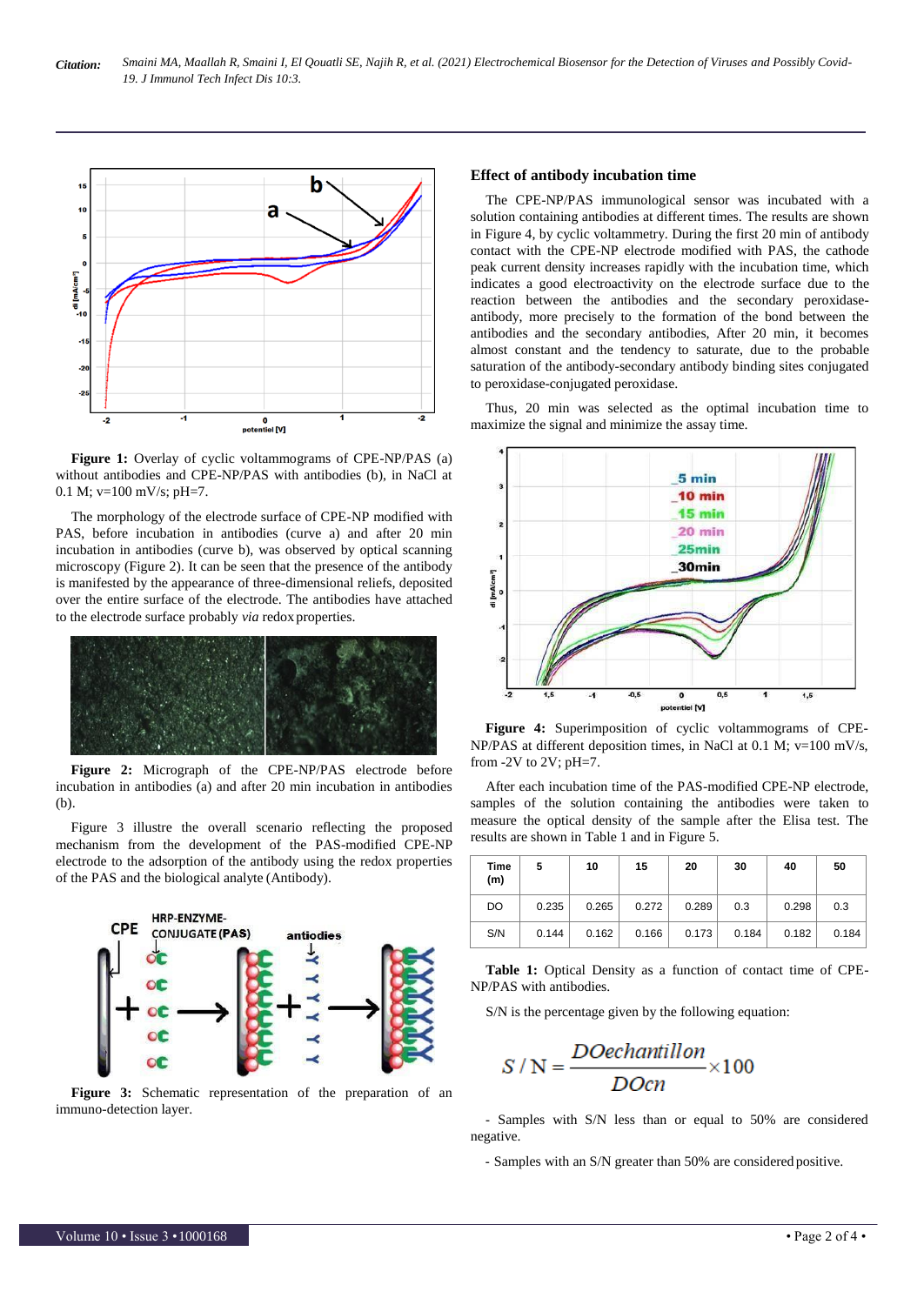

**Figure 5:** Optical density as a function of contact time of CPE-NP/PAS With the antibodies.

#### **Effect of antibody dilution factor (the concentration effect)**

The immunosensor was incubated in different media containing increasing concentrations of antibodies for 20 min. An increase in current density was recorded as the concentration of antibodies increased. As shown in Figure 6. The detection power of the electrode therefore increases with increasing antibody loading up to C2 and then the tendency to saturate

At low concentrations of adsorbed antibodies, the signal is very low but not zero. Antibodies immobilized on the surface do not ensure complete coverage of all active sites.

At higher concentrations, it is evident that the signal increases, revealing the specific adsorption of antibodies to the adsorbed conjugate. A slight tendency to saturation is shown at the highest concentration  $(>C2)$ ; this tendency is attributed to saturation of the surface binding sites.

This electrochemical behavior of the electrode is confirmed by electrochemical impedance spectroscopy (Figure 7), EIS curves have the shape of a half-loop, the diameter of which corresponds to the electron transfer resistance.



**Figure 6:** Superimposition of cyclic voltammograms of CPE-NP/PAS at different antibody concentrations in NaCl at 0.1 M; v=100 mV/s, from -2V to 2V; pH=7.



**Figure 7:** Superimposition of electrochemical impedance spectra of CPE-NP/PAS at different antibody concentrations in NaCl at 0.1 M; 100 mHz at pH=7.

### **Study of the effect of Optical Density (OD) of antibodies on CPE-NP/PAS**

The calibration curve was plotted under the optimised conditions, previously determined, using cyclic voltammetry. The current intensity of the cathodic peak on CPE-NP/PAS is proportional to the Optical Density (OD) of the antibodies obtained after the classical ELISA method, in the range of C6 to C1 (Table 2). This linearity is expressed by the following relationship: Di=11.79, DO=5.292, R²=0.982.

| Sample             | C <sub>1</sub> | C <sub>2</sub> | C <sub>3</sub> | C <sub>4</sub> | C <sub>5</sub> | C6      |
|--------------------|----------------|----------------|----------------|----------------|----------------|---------|
| Current<br>Density | $-0.75$        | $-0.92$        | $-1.28$        | $-1.53$        | $-1.86$        | $-2.28$ |
| DO                 | 0.3898         | 0.3689         | 0.3413         | 0.3112         | 0.2852         | 0.2651  |

**Table 2:** Influence of antibody concentration on the intensity of reduction peaks Obtained by VC on the surface of CPE-NP/PAS.

#### **Determination of the limit of detection and quantification of CPE-NP/PAS**

According to Miller and Miller [2], the Standard Deviation of the measured mean current (SD) can be modeled by the equation:

$$
SD = \frac{1}{(n-2)} \sum_{j=1}^{n} (i_j - I_j)^2
$$

Where ij is the experimental value of the current identified at manipulation j and Ij is the corresponding value calculated at the same optical density using the calibration equation. n is the number of measurements performed. The calculated SD (Standard Deviation) value is used to determine the Detection Limit (LD) and Quantitation Limit (LQ).

- $LD = 3 \times SD/slope$
- $LQ= 10 \times SD/slope$